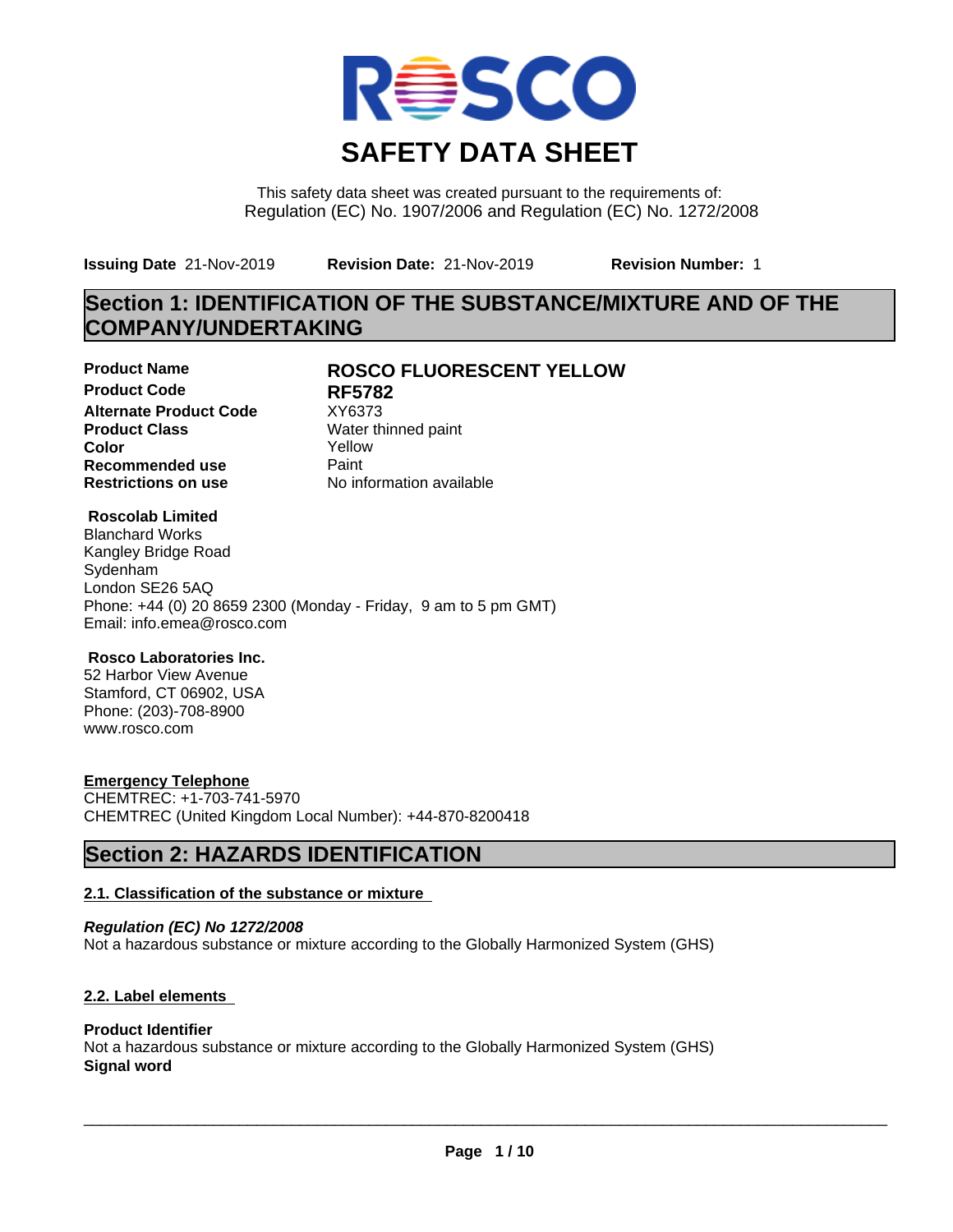#### None

EUH208 - Contains ( 2-Methyl-4-isothiazolin-3-one, 5-Chloro-2-methyl-3(2H)-isothiazolone mixture with 2-methyl-3(2H)-isothiazolone (3:1) ). May produce an allergic reaction EUH210 - Safety data sheet available on request

### **2.3. Other hazards**

**General Hazards** No information available

# **Section 3: COMPOSITION/INFORMATION ON INGREDIENTS**

## **3.1 Substances**

Not applicable

### **3.2 Mixtures**

| <b>Chemical name</b>                                                                            | <b>EINECS/ELINCS No.</b> | <b>CAS No.</b> | Weight-%            | <b>Classification</b><br>according to<br><b>Regulation (EC) No.</b><br>1272/2008 [CLP]                                                                                              | <b>REACH registration</b><br>number |
|-------------------------------------------------------------------------------------------------|--------------------------|----------------|---------------------|-------------------------------------------------------------------------------------------------------------------------------------------------------------------------------------|-------------------------------------|
| Propylene glycol                                                                                | 200-338-0                | $57 - 55 - 6$  | $>= 1 - 5$          | Not available                                                                                                                                                                       | 01-2119456809-23-02<br>24           |
| Distillates, petroleum,<br>solvent-refined heavy<br>paraffinic                                  | 265-090-8                | 64741-88-4     | $>=0.1 - 0.3$       | Repr. 2 (H361)<br>STOT RE 1 (H372)<br>Asp. Tox 1 (H304)                                                                                                                             | Not available                       |
| 5-Chloro-2-methyl-3(2H)-isothi<br>azolone mixture with<br>2-methyl-3(2H)-isothiazolone<br>(3:1) |                          | 55965-84-9     | $>=0.0001 - 0.0005$ | Acute Tox. 3 (H301)<br>Acute Tox. 3 (H311)<br>Skin Corr. 1B (H314)<br>Acute Tox. 3 (H331)<br>Skin Sens. 1 (H317)<br><b>Aquatic Acute 1</b><br>(H400)<br>Aquatic Chronic 1<br>(H410) | Not available                       |

*Full text of H- and EUH-phrases: see section 16*

# **Section 4: FIRST AID MEASURES**

| 4.1. Description of first aid measures |
|----------------------------------------|
|----------------------------------------|

**Description of first aid measures**

**General Advice** No hazards which require special first aid measures. **Eye Contact Exercise 20 All 20 All 20 All 20 All 20 All 20 All 20 All 20 All 20 All 20 All 20 All 20 All 20 All 20 All 20 All 20 All 20 All 20 All 20 All 20 All 20 All 20 All 20 All 20 All 20 All 20 All 20 All 20 All 20** minutes and consult a physician. **Skin Contact** Mash of immediately with soap and plenty of water while removing all contaminated clothes and shoes. **Inhalation Inhalation Move to fresh air.** If symptoms persist, call a physician.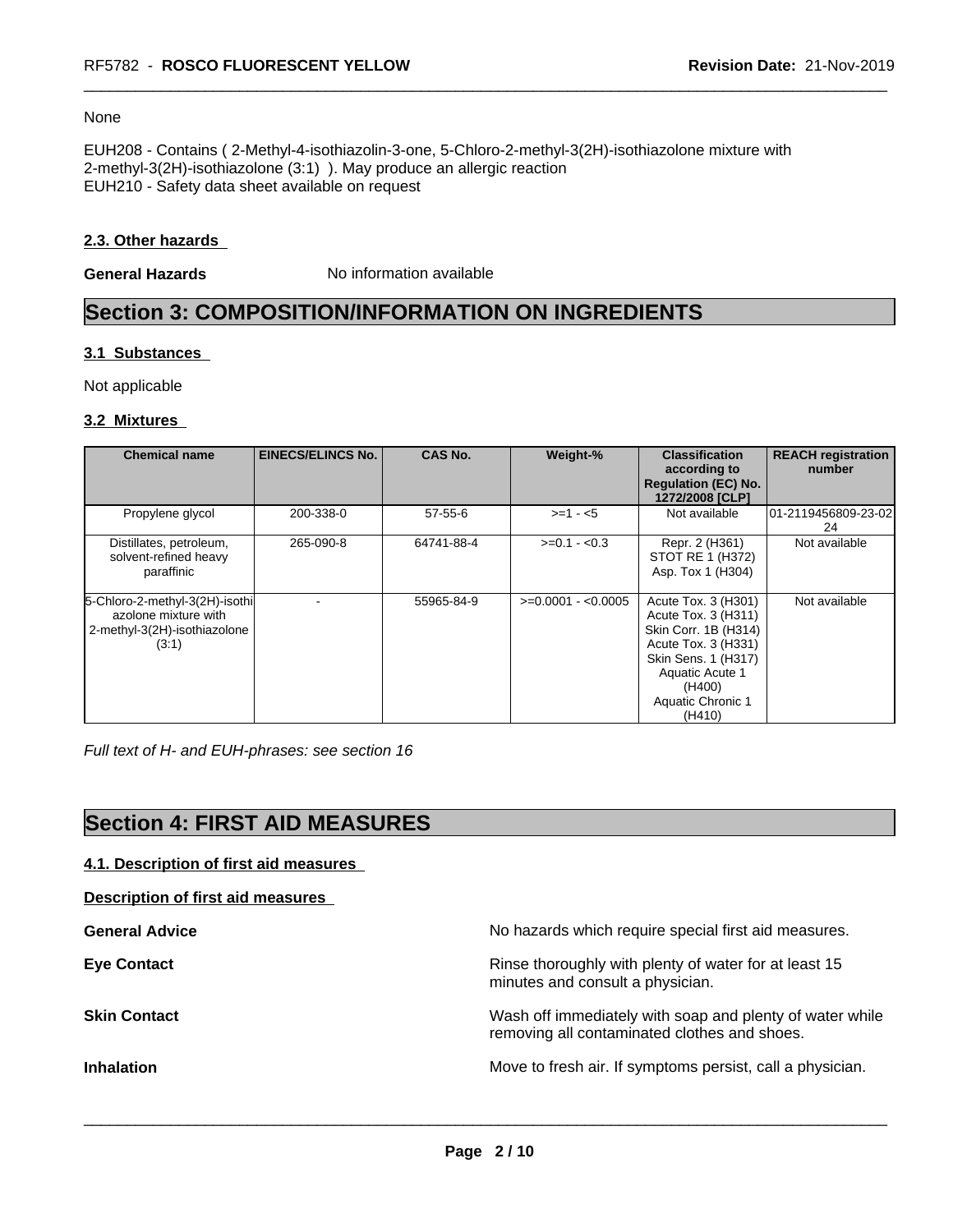**Ingestion Ingestion Ingestion Clean mouth with water and afterwards drink plenty of** water. Consult a physician if necessary.

circumstances and the surrounding environment.

### **4.2. Most important symptoms and effects, both acute and delayed**

**Most Important Symptoms/Effects** May cause allergic skin reaction.

**4.3. Indication of any immediate medical attention and special treatment needed** 

**Notes To Physician Treat symptomatically.** 

# **Section 5: FIRE FIGHTING MEASURES**

**5.1. Extinguishing media**

**Suitable Extinguishing Media** Maximum Use extinguishing measures that are appropriate to local

**Unsuitable Extinguishing Media** Noinformation available.

**5.2. Special hazards arising from the substance or mixture**

| <b>Specific Hazards Arising From The Chemical</b> | Closed containers may rupture if exposed to fire or<br>extreme heat. |
|---------------------------------------------------|----------------------------------------------------------------------|
| Sensitivity to static discharge                   | No                                                                   |
| Sensitivity to mechanical impact                  | No                                                                   |
|                                                   |                                                                      |

**5.3. Advice for firefighters** 

**Protective equipment and precautions for firefighters** Wear self-contained breathing apparatus and protective suit.

# **Section 6: ACCIDENTAL RELEASE MEASURES**

### **6.1. Personal precautions, protective equipment and emergency procedures**

| <b>Personal Precautions</b>                               | Avoid contact with skin, eyes and clothing. Ensure<br>adequate ventilation.            |  |  |
|-----------------------------------------------------------|----------------------------------------------------------------------------------------|--|--|
| <b>Other Information</b>                                  | Observe all relevant local and international regulations.                              |  |  |
| 6.2. Environmental precautions                            |                                                                                        |  |  |
| <b>Environmental precautions</b>                          | Prevent spreading of vapors through sewers, ventilation<br>systems and confined areas. |  |  |
| 6.3. Methods and material for containment and cleaning up |                                                                                        |  |  |
|                                                           |                                                                                        |  |  |

**Methods for Containment Absorb with inert material and place in suitable container** for disposal.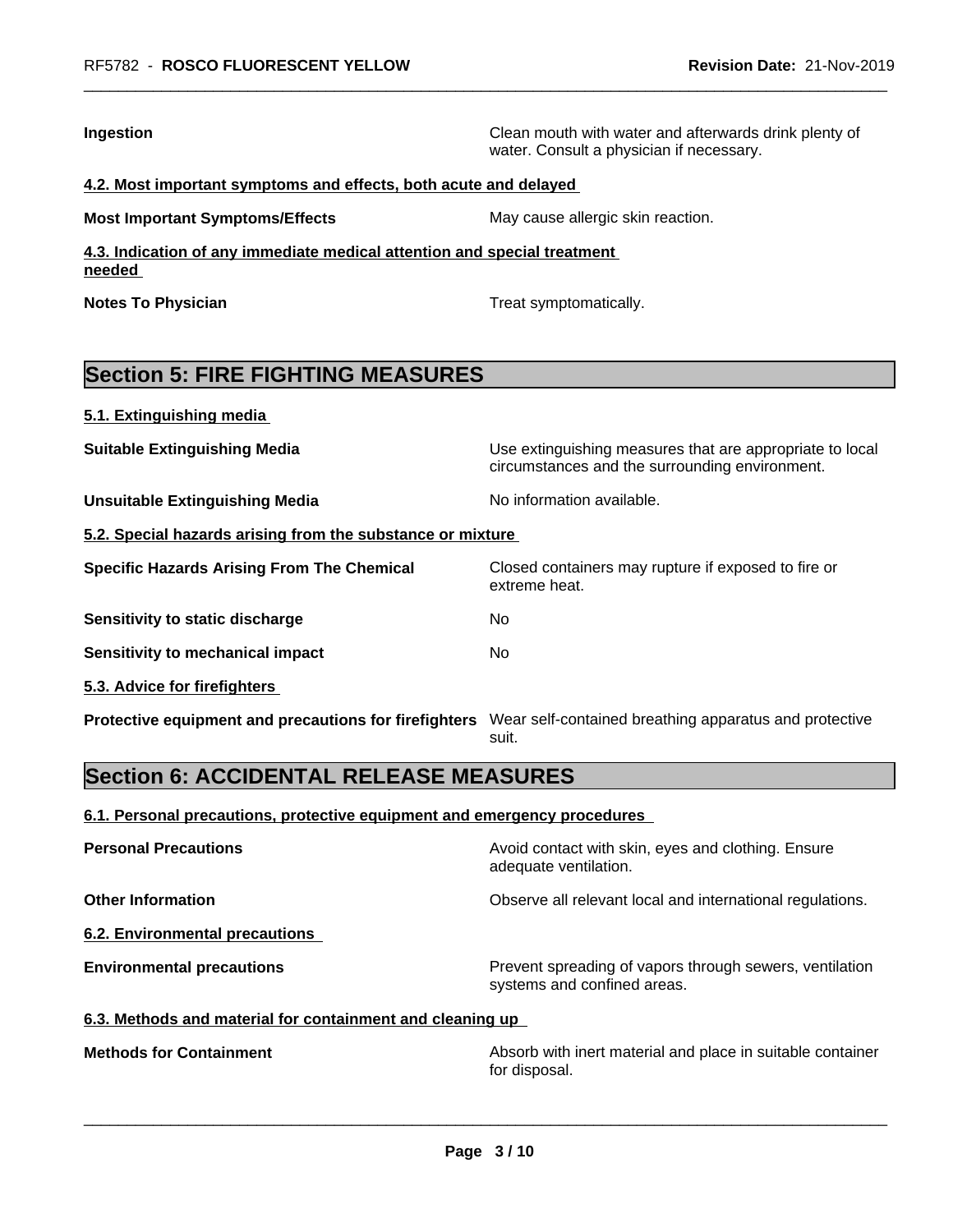**Methods for Cleaning Up** Clean contaminated surface thoroughly.

**6.4. Reference to other sections**

**Other information** See Section 12 for additional information.

# **Section 7: HANDLING AND STORAGE**

**7.1. Precautions for safe handling**

**Handling Handling Avoid contact with skin, eyes and clothing. Avoid breathing** vapors, spray mists or sanding dust. In case of insufficient ventilation, wear suitable respiratory equipment.

**Hygiene Measures** Mash thoroughly after handling.

## **7.2. Conditions for safe storage, including any incompatibilities**

**Storage Keep container tightly closed. Keep out of the reach of Keep** container tightly closed. Keep out of the reach of children.

**7.3. Specific end use(s)**

**Specific Uses Architectural coating. Apply as directed. Refer to product Specific Uses** label / literature for specific instructions.

**Risk Management Methods (RMM)** Not Applicable.

# **Section 8: EXPOSURE CONTROLS/PERSONAL PROTECTION**

# **8.1. Control parameters**

| <b>Chemical name</b>              | <b>European Union</b>   | <b>Belgium</b>           |               | <b>Bulgaria</b> |                | <b>Cyprus</b>  | <b>France</b> | <b>Ireland</b>                                                                                                                                                    |
|-----------------------------------|-------------------------|--------------------------|---------------|-----------------|----------------|----------------|---------------|-------------------------------------------------------------------------------------------------------------------------------------------------------------------|
| Propylene glycol<br>$57 - 55 - 6$ |                         | $\overline{\phantom{a}}$ |               |                 |                |                |               | TWA: 150 ppm<br>TWA: $470 \text{ mg/m}^3$<br>TWA: $10 \text{ mg/m}^3$<br>STEL: 450 ppm<br>STEL: 1410 mg/m <sup>3</sup>                                            |
| <b>Chemical name</b>              | Germany                 | Greece                   |               | <b>Hungary</b>  |                | <b>Iceland</b> | <b>Italy</b>  | STEL: $30 \text{ mg/m}^3$<br>Latvia                                                                                                                               |
| Propylene glycol<br>$57 - 55 - 6$ |                         | $\overline{\phantom{a}}$ |               |                 |                | -              |               | TWA: $7 \text{ mg/m}^3$                                                                                                                                           |
| <b>Chemical name</b>              | Lithuania               | <b>Netherlands</b>       | <b>Poland</b> |                 | <b>Romania</b> | <b>Spain</b>   | Sweden        | <b>United</b><br>Kingdom                                                                                                                                          |
| Propylene glycol<br>$57 - 55 - 6$ | TWA: $7 \text{ mg/m}^3$ |                          |               |                 |                | $\blacksquare$ |               | TWA: 150 ppm<br>TWA: $474$ mg/m <sup>3</sup><br>TWA: $10 \text{ mg/m}^3$<br>STEL: 450 ppm<br><b>STEL: 1422</b><br>mg/m <sup>3</sup><br>STEL: 30 mg/m <sup>3</sup> |

## **8.2. Exposure controls**

**Occupational exposure controls**

**Engineering Measures Ensure adequate ventilation, especially in confined areas.**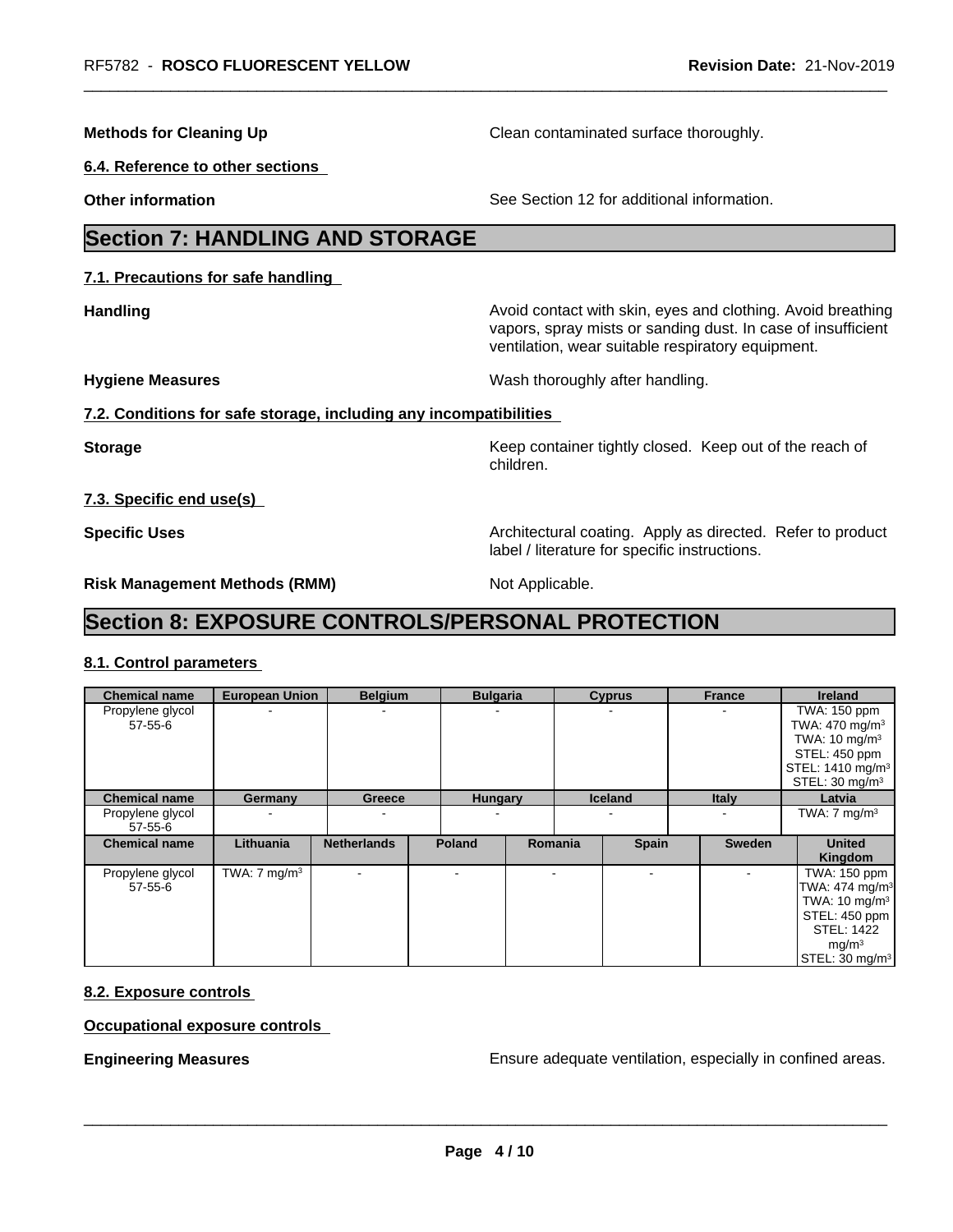### **Personal Protective Equipment**

**Respiratory Protection In case of insufficient ventilation wear suitable respiratory** equipment.

**Eye Protection** Safety glasses with side-shields.

**Skin Protection Skin Protection Lightweight protective clothing.** 

Hand protection **Impervious** gloves.

**Hygiene Measures Avoid contact with skin, eyes and clothing. Remove and Avoid contact with skin, eyes and clothing. Remove and Avoid contact with skin, eyes and clothing. Remove and** wash contaminated clothing before re-use. Wash thoroughly after handling.

# **Section 9: PHYSICAL AND CHEMICAL PROPERTIES**

#### **9.1. Information on basic physical and chemical properties**

**Appearance** liquid **Odor** little or no odor **Odor Threshold** No information available **Property Construction Construction Construction Values Construction Construction Construction Construction Construction Construction Construction Construction Construction Construction Construction Construction Constr Density (g/L)** 1030 - 1078 None known **Relative Density** 1.03 - 1.07 **pH pH** No information available None known None known **Viscosity (cps)** Noinformation available None known None known **Solubility(ies)** No information available None known None known **Water solubility** Note 2008 Monomation available None known None known **Evaporation Rate Notify Algebra 2012 M** No information available **None known** None known **Vapor pressure** Noinformation available None known None known **Vapor density** No information available None known **Wt. % Solids** 15 - 25 None known **None known Vol. % Solids** 15 - 25 None known **Wt. % Volatiles** 75 - 85 None known **Vol. % Volatiles** 75 - 85 None known None known **Boiling Point (°C)** 100 100 None known **Freezing Point (°C)** 0 None known **Melting Point (°C)** Noinformation available None known **Pour Point** No information available None known None known **Flash Point (°C)**<br> **Flammability (solid, gas)** Not applicable Not available None known<br>
Not applicable None Known None known **Flammability (solid, gas)** No information available None known **Upper flammability limit:** No information available None Known None known **Lower flammability limit:** No information available None known None known **Autoignition Temperature (°C)** No information available None known **Decomposition Temperature (°C)** No information available None Known None known **Partition coefficient Notifically community Notifically None known** None known **Explosive properties** No information available None known None known **Oxidizing Properties No information available** None known

# **Section 10: STABILITY AND REACTIVITY**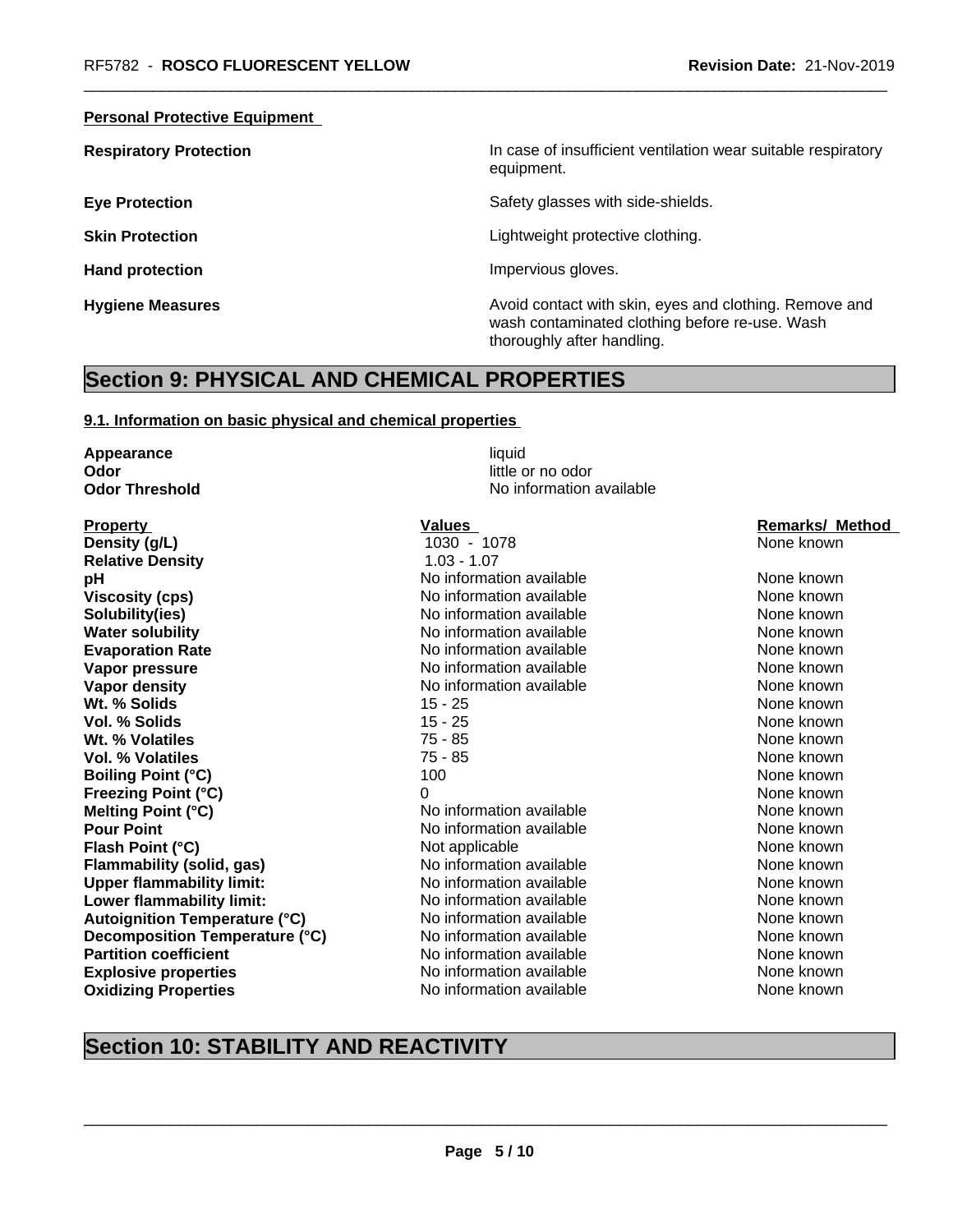| 10.1. Reactivity<br><b>Reactivity</b>        | Not Applicable.                          |
|----------------------------------------------|------------------------------------------|
| 10.2. Chemical stability                     |                                          |
| <b>Chemical Stability</b>                    | Stable under normal conditions.          |
| 10.3. Possibility of hazardous reactions     |                                          |
| <b>Possibility of hazardous reactions</b>    | None under normal conditions of use.     |
| 10.4. Conditions to avoid                    |                                          |
| <b>Conditions to avoid</b>                   | Prevent from freezing.                   |
| 10.5. Incompatible materials                 |                                          |
| Incompatible Materials                       | No materials to be especially mentioned. |
| 10.6. Hazardous decomposition products       |                                          |
| <b>Hazardous Decomposition Products</b>      | None under normal conditions of use.     |
| <b>Section 11: TOXICOLOGICAL INFORMATION</b> |                                          |

# **11.1. Information on toxicological effects**

## **Product Information**

| <b>Inhalation</b>     | There is no data available for this product. |
|-----------------------|----------------------------------------------|
| Eye contact           | There is no data available for this product. |
| <b>Skin contact</b>   | There is no data available for this product. |
| Ingestion             | There is no data available for this product. |
| <b>Acute Toxicity</b> |                                              |

# **Component Information**

| <b>Chemical name</b>                                                                                         | Oral LD50            | Dermal LD50              | <b>Inhalation LC50</b>  |
|--------------------------------------------------------------------------------------------------------------|----------------------|--------------------------|-------------------------|
| Propylene glycol<br>57-55-6                                                                                  | = 20 g/kg (Rat)      | $= 20800$ mg/kg (Rabbit) |                         |
| Distillates, petroleum,<br>solvent-refined heavy paraffinic<br>64741-88-4                                    | $>$ 5000 mg/kg (Rat) | $>$ 2000 mg/kg (Rabbit)  | $= 2.18$ mg/L (Rat) 4 h |
| 5-Chloro-2-methyl-3(2H)-isothiazolo<br>ne mixture with<br>2-methyl-3(2H)-isothiazolone (3:1)  <br>55965-84-9 | $= 53$ mg/kg (Rat)   |                          |                         |

## **Skin corrosion/irritation** No information available.

**Eye damage/irritation No information available.**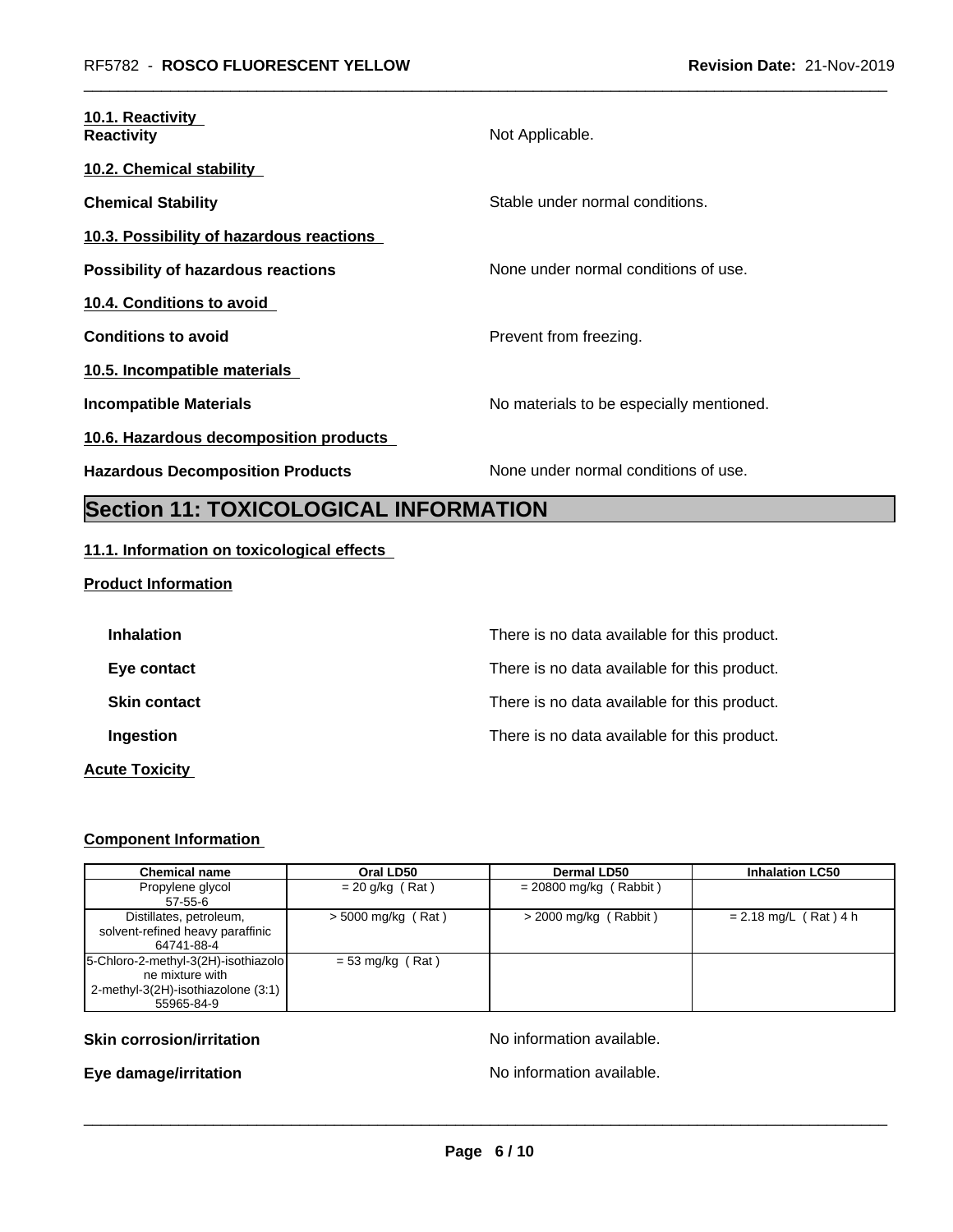| May cause sensitization of susceptible persons.                                                                      |
|----------------------------------------------------------------------------------------------------------------------|
| No information available.                                                                                            |
| No ingredient of this product present at levels greater than or equal to 0.1% is identified as probable, possible or |
|                                                                                                                      |
| No information available.                                                                                            |
| No information available.                                                                                            |
| No information available.                                                                                            |
| No information available.                                                                                            |
| No information available.                                                                                            |
| No information available.                                                                                            |
| No information available.                                                                                            |
|                                                                                                                      |

Aspiration Hazard<br>
No information available.

# **Section 12: ECOLOGICAL INFORMATION**

## **12.1. Toxicity**

The environmental impact of this product has not been fully investigated

| <b>Chemical name</b>             | Algae/aquatic plants | Fish                             | <b>Crustacea</b>           |
|----------------------------------|----------------------|----------------------------------|----------------------------|
| Propylene glycol                 |                      | LC50 41 - 47 mL/L Oncorhynchus   | $EC50 > 1000$ mg/L (48 h)  |
| $57 - 55 - 6$                    |                      | mykiss (96 h)                    | $EC50 > 10000$ mg/L (24 h) |
|                                  |                      | $LC50 = 710$ mg/L Pimephales     |                            |
|                                  |                      | promelas (96 h)                  |                            |
|                                  |                      | $LC50 = 51600$ mg/L Oncorhynchus |                            |
|                                  |                      | mykiss $(96 h)$                  |                            |
|                                  |                      | $LC50 = 51400$ mg/L Pimephales   |                            |
|                                  |                      | promelas (96 h)                  |                            |
| Distillates, petroleum,          |                      | LC50 > 5000 mg/L Oncorhynchus    | $EC50 > 1000$ mg/L (48 h)  |
| solvent-refined heavy paraffinic |                      | mykiss (96 h)                    |                            |
| 64741-88-4                       |                      |                                  |                            |

## **12.2. Persistence and degradability**

# **Persistence / Degradability No information available.**

# **12.3. Bioaccumulative potential**

**Bioaccumulation Bioaccumulation Bioaccumulation**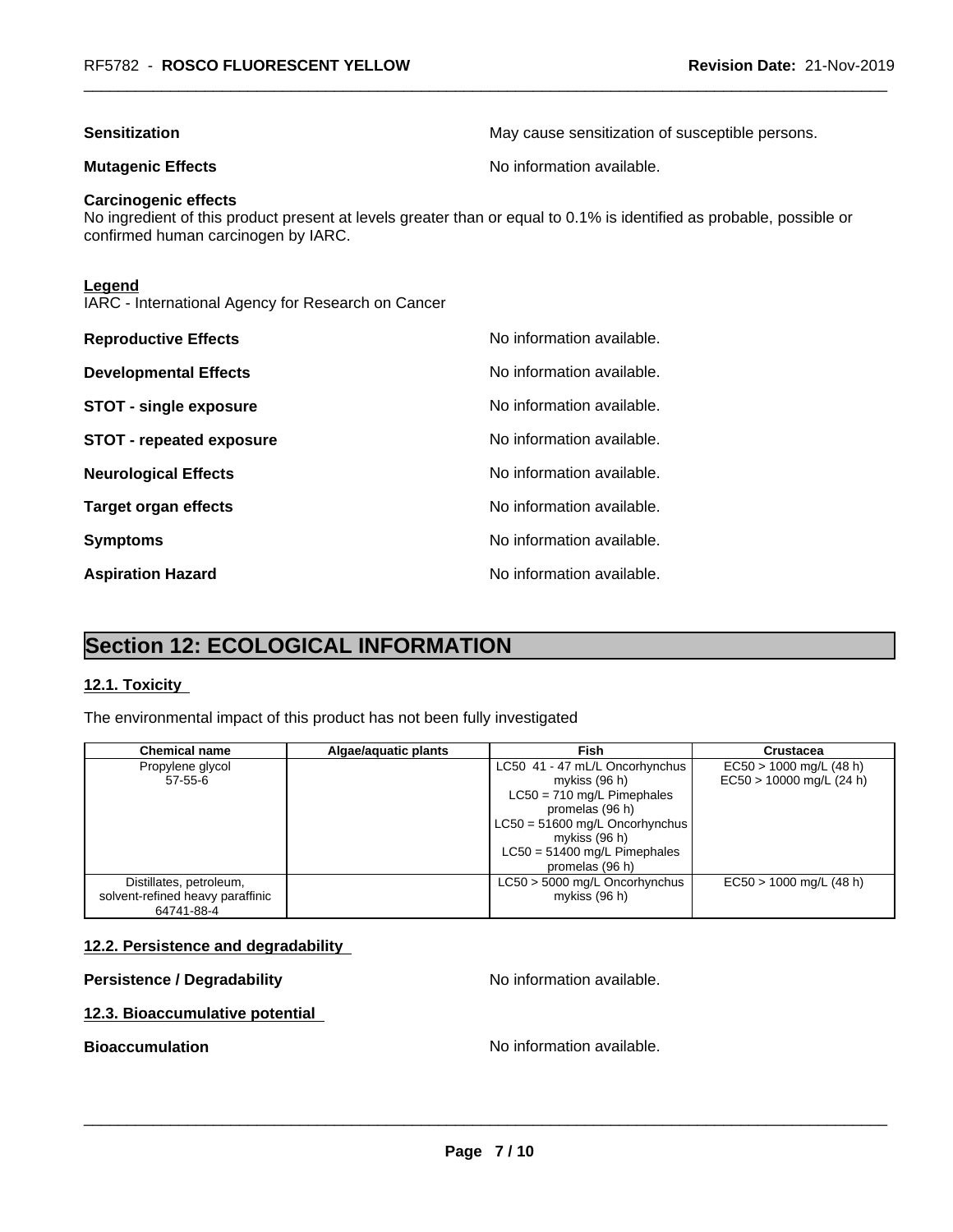# **12.4. Mobility in soil**

**Mobility in soil Mobility in soil Mobility in soil** 

**Mobility in Environmental Media** Noinformation available.

**12.5. Results of PBT and vPvB assessment**

## **PBT and vPvB assessment No information available.**

| Chemical name                                                          | <b>PBT and vPvB assessment</b>                   |  |  |
|------------------------------------------------------------------------|--------------------------------------------------|--|--|
| Propylene glycol                                                       | The substance is not PBT / vPvB PBT assessment I |  |  |
| $57 - 55 - 6$                                                          | does not apply                                   |  |  |
| Distillates, petroleum, solvent-refined heavy paraffinic<br>64741-88-4 | The substance is not PBT / vPvB                  |  |  |

#### **12.6. Other adverse effects**

**Other adverse effects** No information available

# **Section 13: DISPOSAL CONSIDERATIONS**

### **13.1. Waste treatment methods**

| <b>Waste from Residues/Unused Products</b> | Dispose of in accordance with the European Directives on<br>waste and hazardous waste.                 |
|--------------------------------------------|--------------------------------------------------------------------------------------------------------|
| <b>Contaminated Packaging</b>              | Empty containers should be taken for local recycling,<br>recovery or waste disposal.                   |
| <b>EWC waste disposal No</b>               | No information available                                                                               |
| <b>Other Information</b>                   | Waste codes should be assigned by the user based on the<br>application for which the product was used. |

# **Section 14: TRANSPORT INFORMATION**

| <b>IMDG</b> | Not regulated |
|-------------|---------------|
| RID         | Not regulated |
| <b>ADR</b>  | Not regulated |
| <b>ADN</b>  | Not regulated |
| <b>IATA</b> | Not regulated |

# **Section 15: REGULATORY INFORMATION**

# **15.1. Safety, health and environmental regulations/legislation specific for the substance or mixture**

**Occupational Illnesses (R-463-3, France)**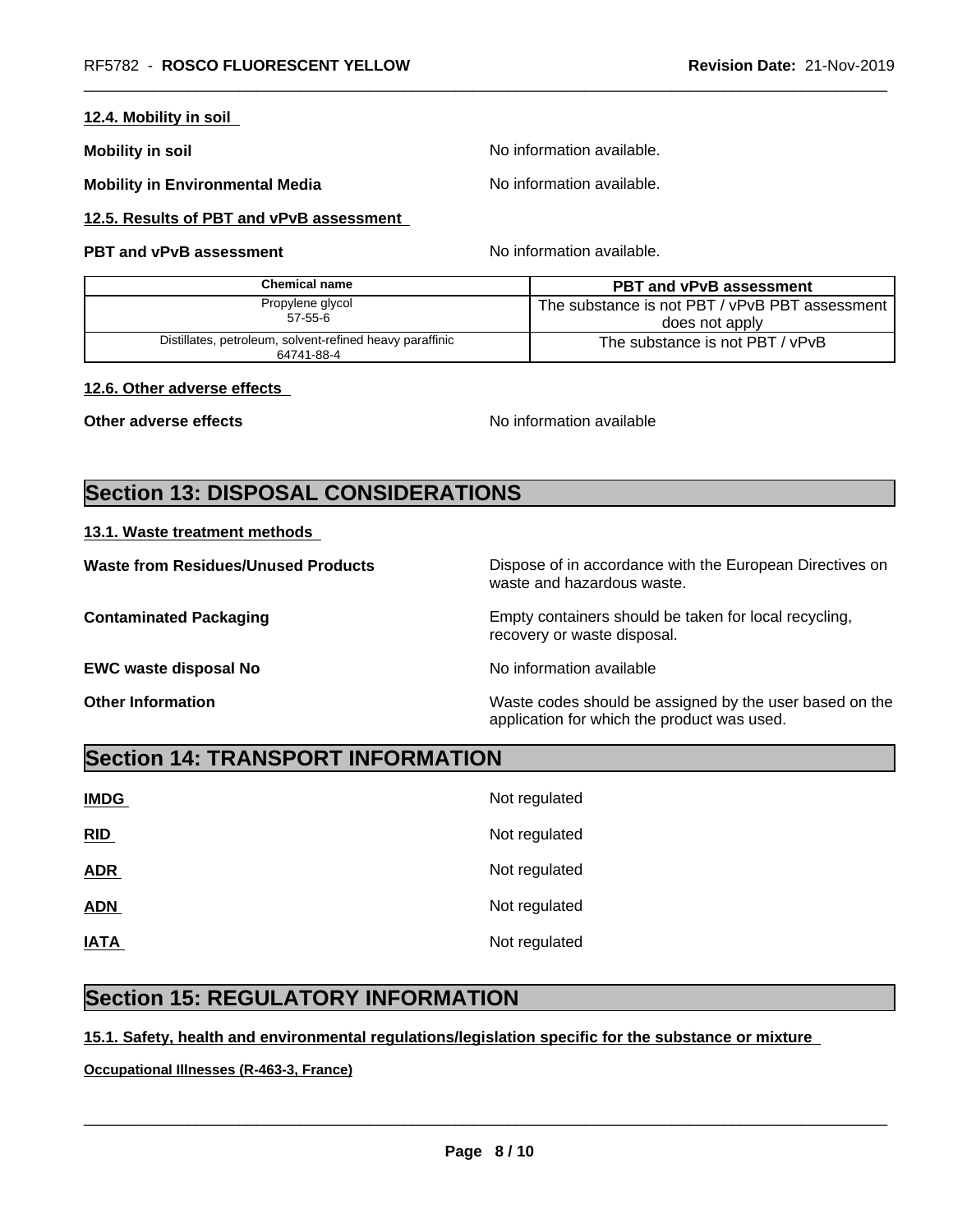| <i>Chemical</i> ٢<br>name | French RG number |
|---------------------------|------------------|
| Propylene glycol          | D <sub>C</sub>   |
|                           | <b>RG 84</b>     |

#### **European Union**

Take note of Directive 98/24/EC on the protection of the health and safety of workers from the risks related to chemical agents at work

#### **International Inventories**

| <b>AICS</b>                   | No - Not all of the components are listed. |
|-------------------------------|--------------------------------------------|
| <b>DSL: Canada</b>            | Yes - All components are listed or exempt. |
| <b>EINECS: European Union</b> | No - Not all of the components are listed. |
| <b>ENCS</b>                   | No - Not all of the components are listed. |
| <b>IECSC</b>                  | No - Not all of the components are listed. |
| <b>KECL</b>                   | No - Not all of the components are listed. |
| <b>PICCS</b>                  | No - Not all of the components are listed. |
| <b>TSCA: United States</b>    | Yes - All components are listed or exempt. |

#### **Legend**

 **AICS** - Australian Inventory of Chemical Substances  **DSL/NDSL** - Canadian Domestic Substances List/Non-Domestic Substances List  **IECSC** - China Inventory of Existing Chemical Substances  **EINECS/ELINCS** - European Inventory of Existing Chemical Substances/European List of Notified Chemical Substances  **ENCS** - Japan Existing and New Chemical Substances  **KECL** - Korean Existing and Evaluated Chemical Substances  **PICCS** - Philippines Inventory of Chemicals and Chemical Substances  **TSCA** - United States Toxic Substances Control Act Section 8(b) Inventory

#### **15.2. Chemical safety assessment**

**Chemical Safety Report** No information available

# **Section 16: OTHER INFORMATION**

#### **Full text of H-Statements referred to under section 3**

- H301 Toxic if swallowed
- H304 May be fatal if swallowed and enters airways
- H311 Toxic in contact with skin
- H314 Causes severe skin burns and eye damage
- H317 May cause an allergic skin reaction
- H331 Toxic if inhaled
- H361 Suspected of damaging fertility or the unborn child if swallowed
- H372 Causes damage to organs through prolonged or repeated exposure if inhaled
- H400 Very toxic to aquatic life
- H410 Very toxic to aquatic life with long lasting effects

**Key literature references and sources for data** Data from internal and external sources

**Classification procedure:** Expert judgment and weight of evidence determination

**Prepared By Product Stewardship Department** Rosco Laboratories Inc. 52 Harbor View Avenue